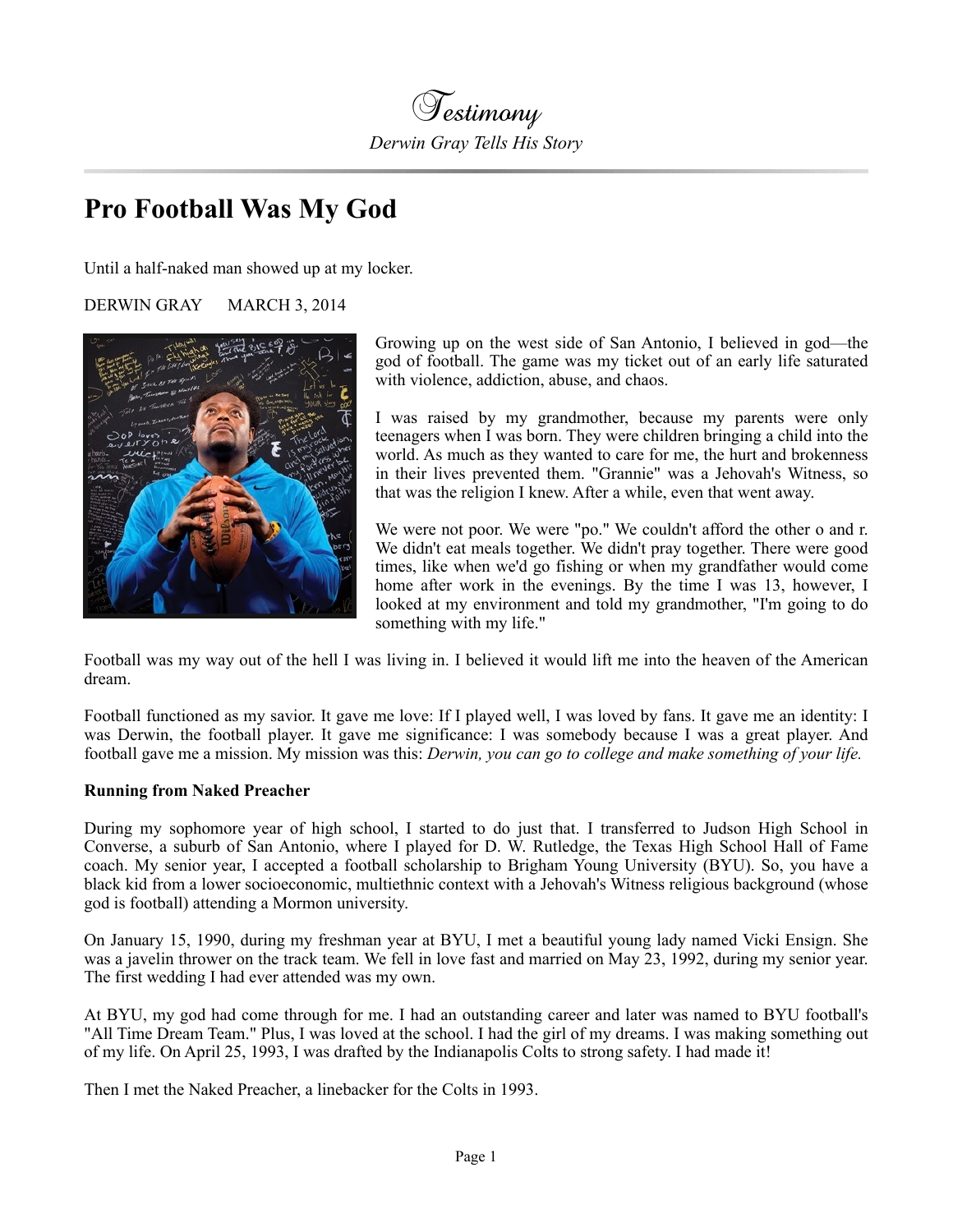It was impossible not to notice a linebacker who would take a shower, dry off, wrap a towel around his waist, pick up his Bible, and ask those of us in the locker room, "Do you know Jesus?" I would think, Do you know you are half-naked?

I asked the veterans on the team about him. They said, "Don't pay attention to him. That's the Naked Preacher."

At this point in my life, I did not want anything to do with Jesus or a half-naked man talking about him, so I tried to avoid him. One day after practice, I was sitting at my locker and saw the Naked Preacher (whose real name is Steve Grant) walking toward me.

"Rookie D. Gray, do you know Jesus?" he asked.

I pretended to not hear him and turned my back. He repeated the question, but this time he was at my locker. Even though I was not a churchgoer or involved in any religious group, I gave what I thought was a very religious answer: "I'm a good person."

I explained to Steve that I was one of the only men in my family who had not been to jail, who did not have a substance abuse problem, who had graduated from high school and college, and who did not have a child outside of marriage.

The Naked Preacher opened up his Bible and shared two verses with me: "And Jesus said to him, 'Why do you call me good? No one is good except God alone'" (Mark 10:18, ESV); and, "For all have sinned and fall short of the glory of God" (Rom. 3:23).

Steve explained that according to the Bible, only God is good; he is the standard of goodness and righteousness. Everyone else has sinned and falls short. This disturbed me.

I said, "Naked man, you are telling me that my moral comparison is to God and not to other people?" He said, "Yes."

"God is perfect! What can I do to be perfect?" He answered, "Nothing."

I said, "I'm in big trouble."

"Rookie D. Gray," he said, "now you are starting to get it. You can't do anything to reach a perfect God. But Jesus has done everything for the perfect God to come down and reach you."

I sat in silence. I needed time to think through what he was saying and what I was experiencing in my heart.

#### **Left with Nothing**

Over the next five years, I watched Steve live out the gospel. When my teammates needed advice, they were at the Naked Preacher's locker. Steve was involved in the greater Indianapolis community. He displayed Jesus in the way he loved his wife and children. He preached through his words and actions.

As the Naked Preacher preached, God's love crushed me. I had achieved the American dream, only to realize it could not empower me to love my wife or forgive my father. My fame and money could not erase my sin, shame, guilt, fear, and insecurity.

Then, between 1995 and 1997, I started getting injured on the field. When a professional athlete's body starts to fail, he knows his career is coming to an end. I was letting my god—football—down. I was unable to serve it.

My body was how I made my living. As it began to give out, I was stripped of everything I thought gave me meaning. I was left with nothing, even though I seemingly had everything.

On August 2, 1997, after lunch at training camp for my fifth season with the Indianapolis Colts, I walked to my dorm room at Anderson University in central Indiana. As I walked, I sensed an emptiness and brokenness like I